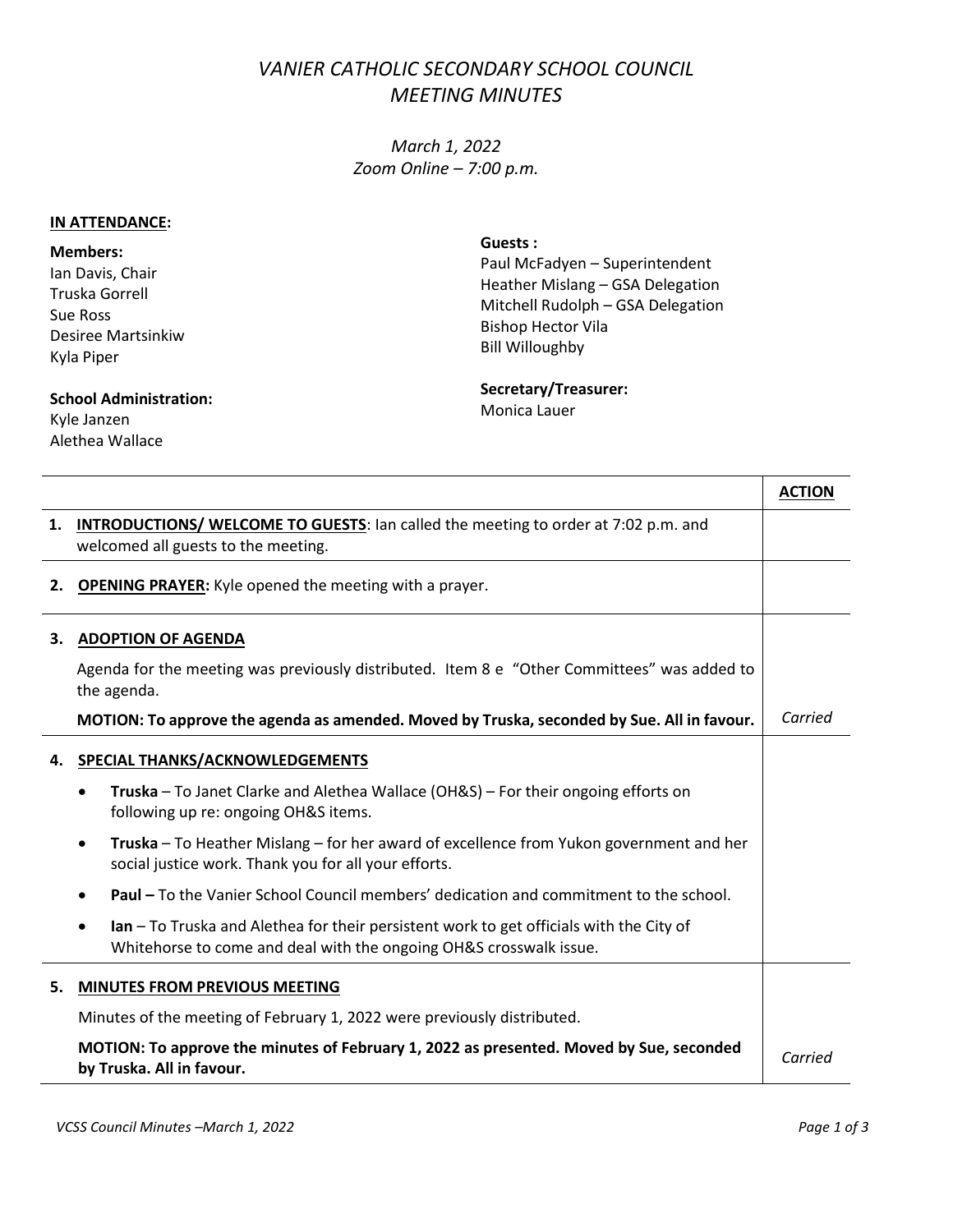| 6. |         |                                                                                                                                                                                                                                                                                                                                                                               |      |
|----|---------|-------------------------------------------------------------------------------------------------------------------------------------------------------------------------------------------------------------------------------------------------------------------------------------------------------------------------------------------------------------------------------|------|
|    |         | <b>BUSINESS ARISING FROM THE MINUTES</b>                                                                                                                                                                                                                                                                                                                                      |      |
|    |         | Letter to Minister - will discuss later.                                                                                                                                                                                                                                                                                                                                      |      |
|    |         | Catholic School Board / New Bylaws for CEAY - Ian will speak with John Williams (CEAY).                                                                                                                                                                                                                                                                                       |      |
|    |         |                                                                                                                                                                                                                                                                                                                                                                               |      |
| 7. |         | <b>DELEGATIONS/GUESTS</b>                                                                                                                                                                                                                                                                                                                                                     |      |
|    |         | <b>Gay/Straight Alliance</b>                                                                                                                                                                                                                                                                                                                                                  |      |
|    | $\circ$ | Heather and Mitchell appreciated being able to speak with Council today. They provided<br>background information on the setbacks they faced regarding the recent Valentine's Day<br>initiative undertaken by GSA and the Social Justice Club.                                                                                                                                 |      |
|    | $\circ$ | They expressed their concern and upset at the hostility displayed by fellow students at<br>the distribution and the display of progressive flags in classrooms and around the school<br>(done with teachers' permissions). They proposed that there be more discussion about<br>the LGBTQ community and more exposure provided by teachers and the school on this<br>subject. |      |
|    | $\circ$ | Council thanked Heather and Mitchell for their attendance tonight and indicated that<br>they should return to a council meeting whenever they wish to provide an update on<br>how things are going. Council would also like to be advised if there is anything it can do<br>to assist.                                                                                        |      |
|    | $\circ$ | Paul McFadyen also thanked Heather and Mitchell for coming tonight and providing this<br>information.                                                                                                                                                                                                                                                                         |      |
|    |         |                                                                                                                                                                                                                                                                                                                                                                               |      |
| 8. |         | <b>STANDING REPORTS</b>                                                                                                                                                                                                                                                                                                                                                       |      |
|    |         | a. Principal/Vice-Principal:                                                                                                                                                                                                                                                                                                                                                  |      |
|    |         | Principal's report previously distributed. Items of note included:                                                                                                                                                                                                                                                                                                            |      |
|    |         | Ongoing absences at the school, students and staff.                                                                                                                                                                                                                                                                                                                           |      |
|    |         | MS Teams - now uploading assignments for students.<br>$\overline{\phantom{m}}$                                                                                                                                                                                                                                                                                                |      |
|    |         | Makeup numeracy and literacy assessments will be done in Apr/May.<br>ACTION: Kyle to provide Council with the average mark on these assessments once                                                                                                                                                                                                                          | Kyle |
|    |         | completed.<br>School Messenger now fully operational.                                                                                                                                                                                                                                                                                                                         |      |
|    |         | Report cards being distributed on April 4.                                                                                                                                                                                                                                                                                                                                    |      |
|    |         | School Survey will be out for students in early April. Council can add questions to the<br>survey.                                                                                                                                                                                                                                                                            |      |
|    |         | ACTION: Council to consider possible questions for survey and submit to Ian. Ian will<br>provide to Kyle before end of Spring Break.                                                                                                                                                                                                                                          | All  |
|    |         |                                                                                                                                                                                                                                                                                                                                                                               |      |
|    |         | b. Catholic Education Association of Yukon (CEAY):<br>One application received by CEAY for the Executive Director position. As CEAY<br>members, Ian and Paul Murchison will be holding the interview.                                                                                                                                                                         |      |
|    | c.      | <b>Occupational Health and Safety Committee:</b>                                                                                                                                                                                                                                                                                                                              |      |

 $\overline{a}$ 

 $\overline{a}$